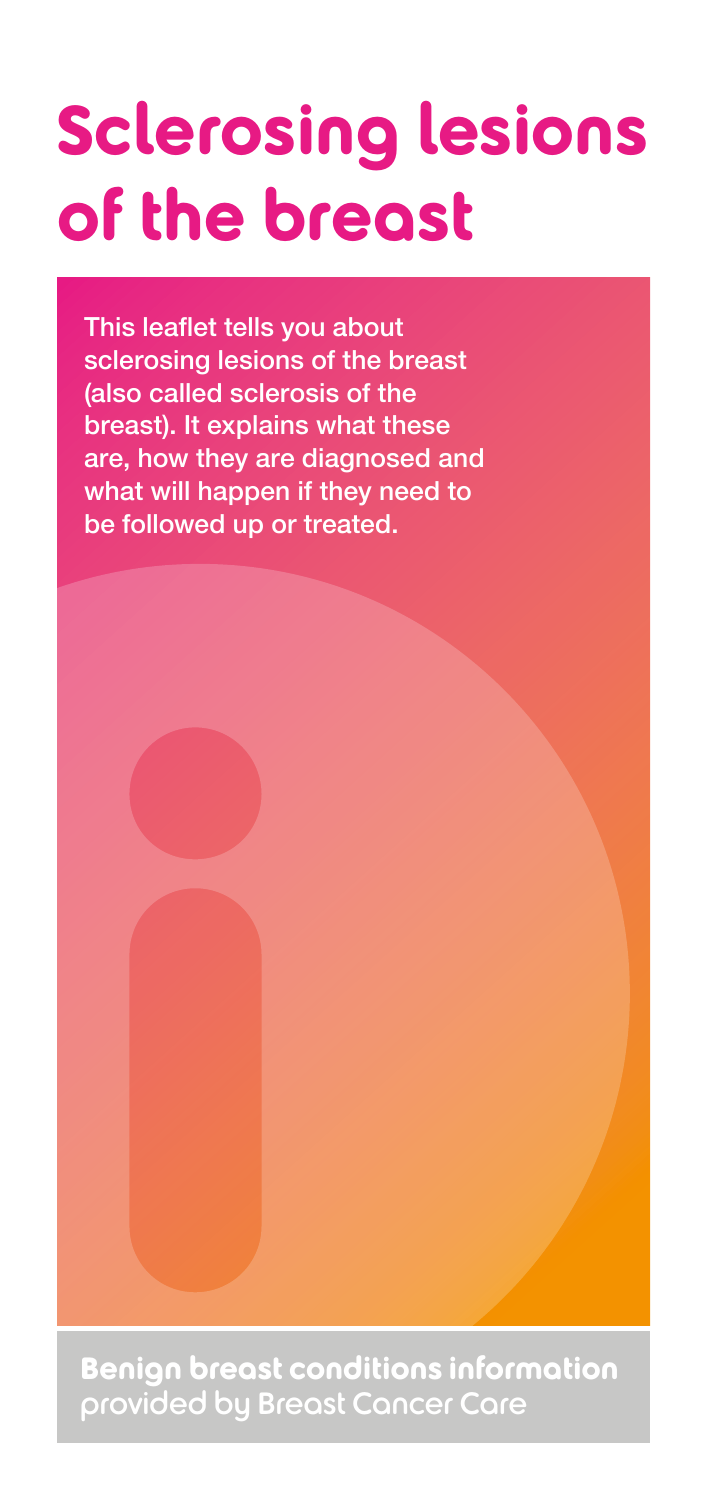

# **Breast Cancer Care doesn't just support people when they've been diagnosed with breast cancer**

We also highlight the importance of early detection and provide up-to-date, expert information on breast conditions and breast health.

If you have a question about breast health or breast cancer you can call us free on 0808 800 6000 or visit **breastcancercare.org.uk** 

We hope you found this information useful. If you'd like to help ensure we're there for other people when they need us visit breastcancercare.org.uk/donate

#### Central Office

Breast Cancer Care Chester House 1–3 Brixton Road London SW9 6DE Phone: 0345 092 0800 Email: info@breastcancercare.org.uk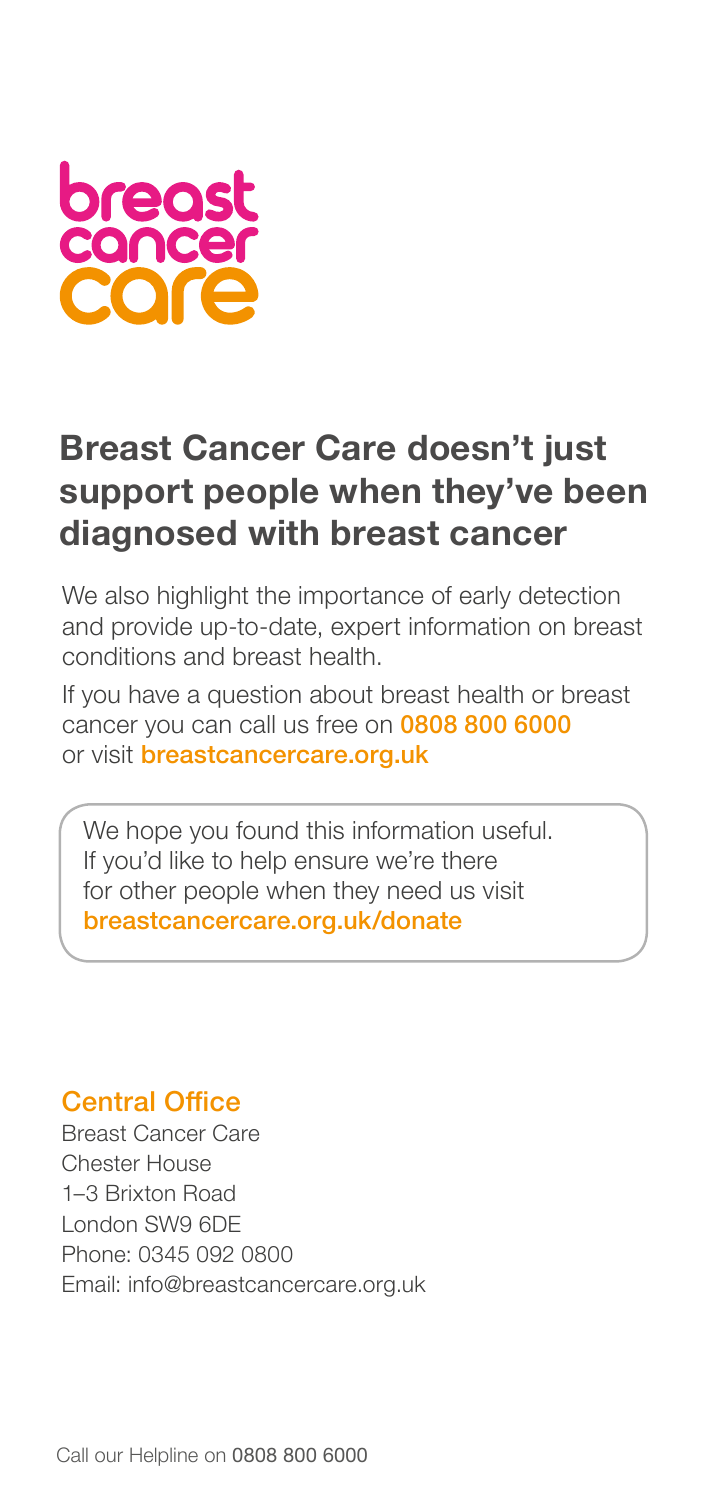# What is a sclerosing lesion of the breast?

A sclerosing lesion of the breast is a benign (not cancer) area of hardened breast tissue. You may also hear it called 'sclerosis of the breast'.

The most common types of sclerosing lesion of the breast are:

- sclerosing adenosis
- radial scar/complex sclerosing lesion

They are more common in women in their 30s or 40s, but can occur at any age.

Men can also get sclerosing lesions of the breast but this is very rare.

# Sclerosing adenosis

### What is sclerosing adenosis?

Sclerosing adenosis is a benign breast condition that may occur as the result of the normal ageing process. Breasts are made up of lobules (milkproducing glands) and ducts (tubes that carry milk to the nipple), which are surrounded by glandular, fibrous and fatty tissue. Sclerosing adenosis is extra growth of tissue within the breast lobules.

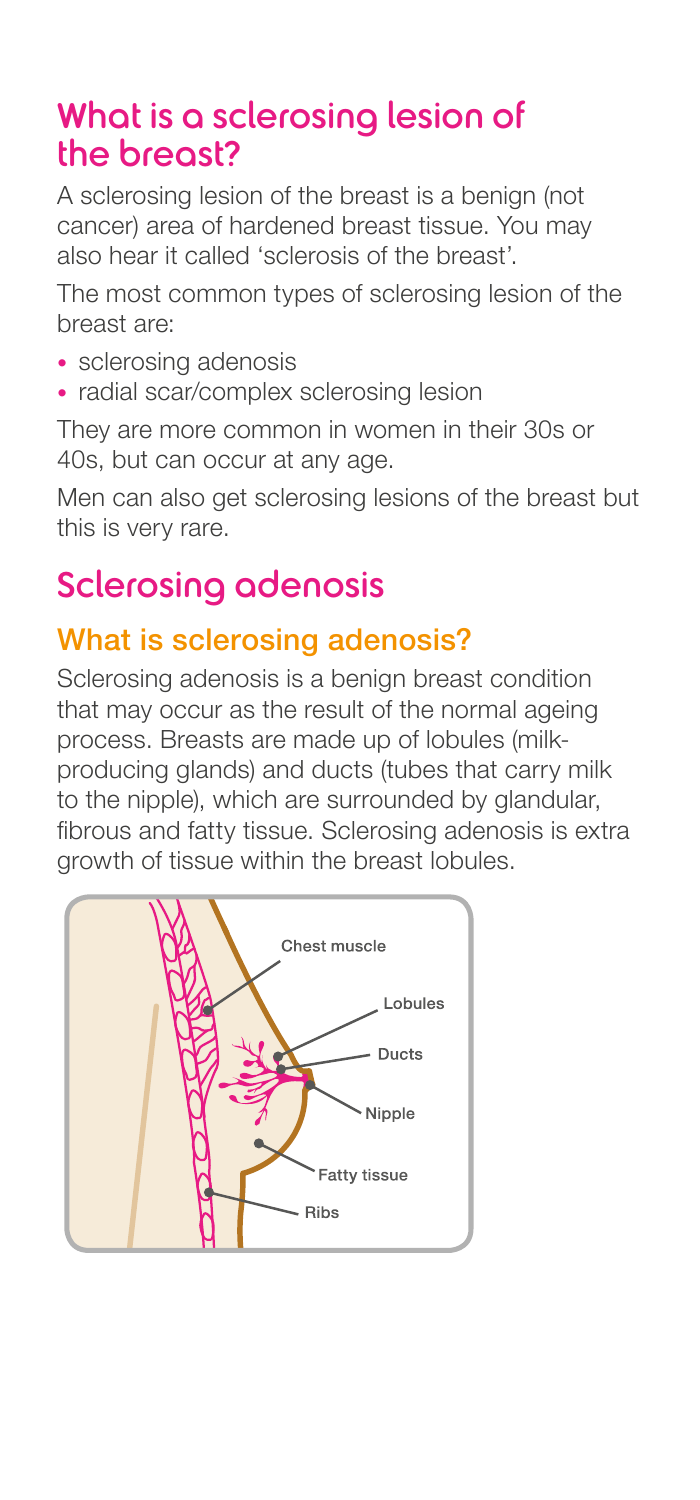#### What are the symptoms of sclerosing adenosis?

Most women will not notice any symptoms and it is often only diagnosed during a routine mammogram (breast x-ray) or following tests for a different breast problem.

Occasionally some people may notice a small lump. Others may have pain in their breast, but this is very rare. If there is pain it usually doesn't go away and is in one specific area. Some women find that the pain gets worse just before a period.

#### How is sclerosing adenosis diagnosed?

Sclerosing adenosis can be difficult to diagnose, as it can occasionally look like a breast cancer on a mammogram. Because of this, a biopsy may be needed to make a definite diagnosis. You may have one of the following types of biopsy.

#### Core biopsy

A core biopsy uses a hollow needle to take a sample of breast tissue. The sample will be sent to a laboratory to be looked at under a microscope. Several tissue samples may be taken at the same time.

#### Stereotactic core biopsy

If the area of concern can only be seen on a mammogram, you may have a stereotactic core biopsy. This is where a sample of tissue is taken using a needle biopsy device connected to a mammogram machine and linked to a computer. This helps locate the exact position of the area to be biopsied. Images of the breast are taken from two different angles to help guide the needle to the precise location. You will be given a local anaesthetic and will be in a sitting position or lying down on a specially designed examination couch.

#### Vacuum assisted biopsy

If a previous biopsy has not given a definite result and more breast tissue is needed to make a diagnosis, or the area of concern is difficult to target, you may be offered a vacuum assisted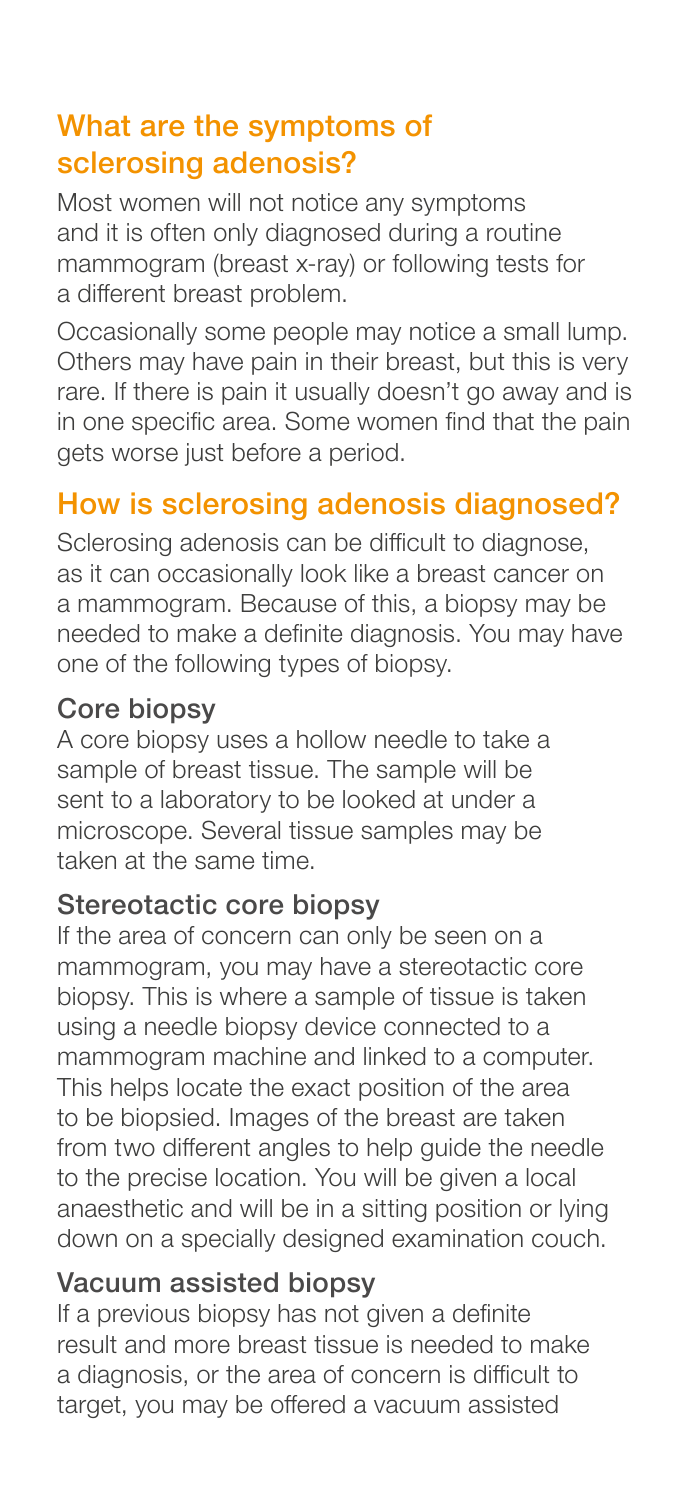biopsy. This procedure takes a little longer than a core biopsy and is done using a mammogram or ultrasound for guidance.

After an injection of local anaesthetic, a small cut is made in the skin, through which a hollow probe connected to a vacuum device is placed. Using a mammogram or ultrasound as a guide, breast tissue is sucked through the probe by the vacuum into a collecting chamber. This means that several samples of breast tissue can be taken without removing the probe. These samples are sent to a laboratory to be examined under a microscope.

These tests are done in the breast clinic or the x-ray department. For more information about biopsies, see our Your breast clinic appointment booklet.

#### Excision biopsy

Occasionally a small operation (excision biopsy) is needed to remove the affected area and confirm that it is not breast cancer. Once the affected area is removed, the tissue is sent to a laboratory where it is looked at under a microscope to confirm the diagnosis.

#### How is sclerosing adenosis treated?

Once the diagnosis has been confirmed as sclerosing adenosis, no further treatment is needed, even if the area of concern has not been removed.

#### Does sclerosing adenosis increase the risk of breast cancer?

Sclerosing adenosis does not increase your risk of developing breast cancer. However, you may still worry about breast cancer.

Breast cancer is common so it's important to be breast aware (see the last section of this leaflet). Knowing the signs and symptoms to be aware of can help you feel less anxious.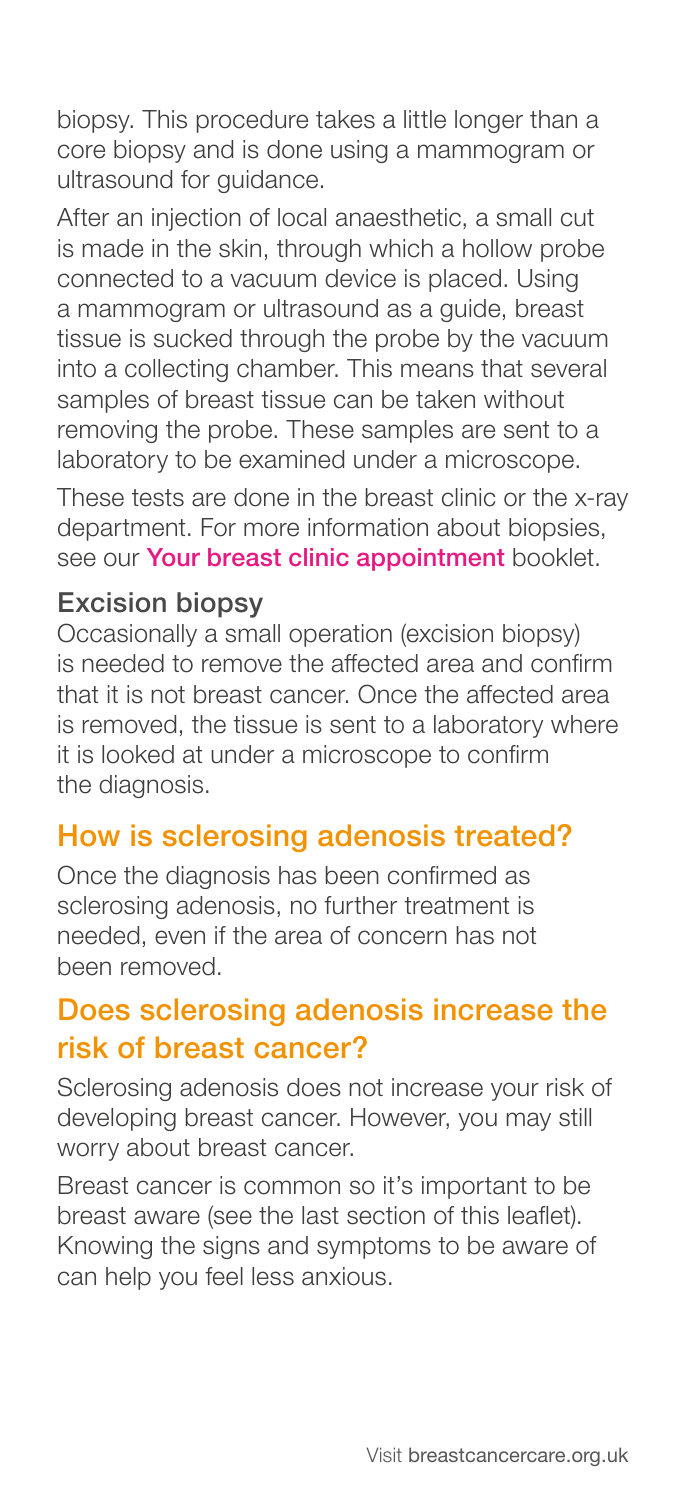# Radial scars and complex sclerosing lesions

#### What are radial scars and complex sclerosing lesions?

Radial scars and complex sclerosing lesions are also benign areas of hardened breast tissue. They are similar to sclerosing adenosis, but they are usually larger and have features similar to a breast cancer when seen on a mammogram.

They are generally identified by size, with radial scars usually being smaller than 1cm and complex sclerosing lesions being more than 1cm.

A radial scar or complex sclerosing lesion is not actually a scar. The name describes how it looks on a mammogram.

#### What are the symptoms of radial scars and complex sclerosing lesions?

Most people will not notice any symptoms and these are often only found on a routine mammogram or following tests for a different breast problem.

#### How are radial scars and complex sclerosing lesions diagnosed?

It may not be possible to clearly identify radial scars and complex sclerosing lesions from breast cancer on a mammogram. Therefore, your doctor may suggest you have a core biopsy to confirm the diagnosis. There's more about core biopsies earlier in this leaflet or see our Your breast clinic appointment booklet.

#### How are radial scars and complex sclerosing lesions treated?

Even though the diagnosis can usually be made on a core biopsy, your doctor may suggest a small operation (excision biopsy) to completely remove the radial scar or complex sclerosing lesion.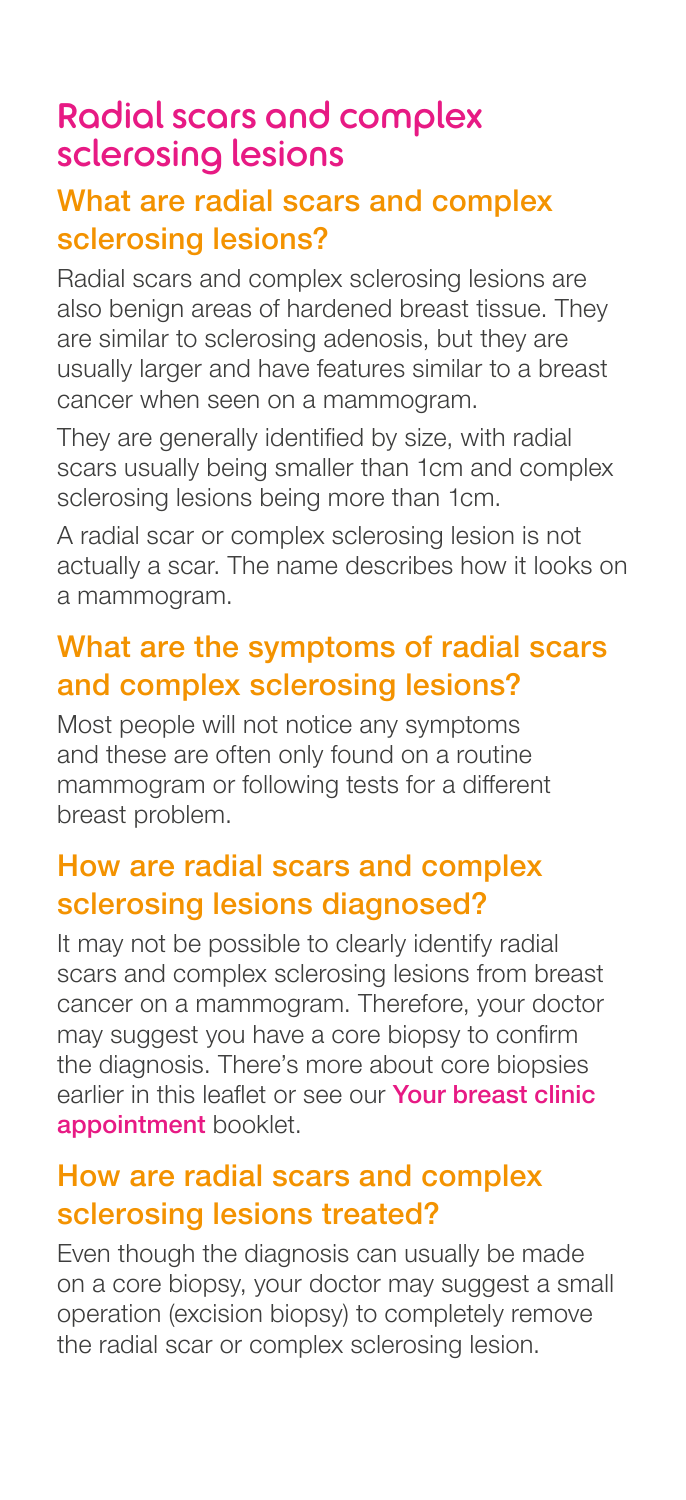Sometimes your doctor may suggest doing a vacuum assisted biopsy to remove it instead of an excision biopsy. The biopsy device is used until the area being investigated has been removed. This may mean that an operation under a general anaesthetic can be avoided.

The removed breast tissue will be sent to a laboratory to confirm that it's not cancer.

Once the area has been completely removed and confirmed as a radial scar or complex sclerosing lesion, follow-up mammograms may be needed. Your specialist team will discuss this with you.

#### Do radial scars or complex sclerosing lesions increase the risk of breast cancer?

Experts disagree as to whether having a radial scar or complex sclerosing lesion might mean a slightly increased risk of developing breast cancer in the future. Some doctors believe that any increase in your risk is determined by what else (if anything) is found in the tissue removed, for example an area of atypical hyperplasia (see our **Hyperplasia and** atypical hyperplasia leaflet for information on these benign breast conditions), but more research is needed.

### Being breast aware

It's important to continue to be breast aware and go back to your GP if you notice any other changes in your breasts, regardless of how soon these occur after your diagnosis of a sclerosing lesion. You can find out more about being breast aware in our booklet Know your breasts: a guide to breast awareness and screening.

© Breast Cancer Care, December 2018. All rights are reserved. No part of this publication may be reproduced, stored or transmitted, in any form or by any means, without the prior permission of the publishers. BCC80 Edition 4, Next planned review 2021